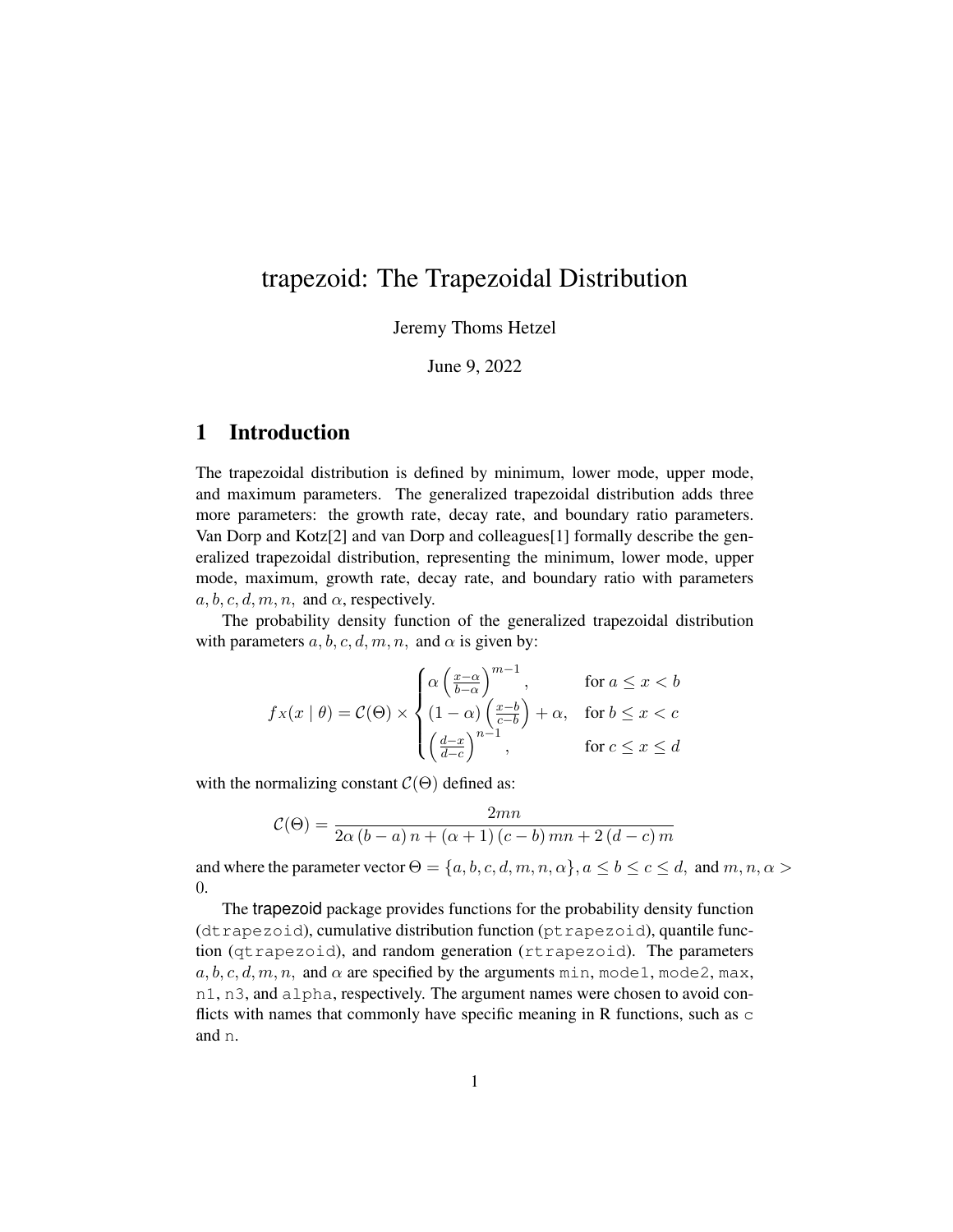# 2 Examples

#### 2.1 Trapezoid

The generalized trapezoidal distribution simplifies to the trapezoidal distribution when  $m = n = 2$  and  $\alpha = 1$ .

```
> # plyr and ggplot2 are required for these examples
> require(trapezoid)
> require(plyr)
> require(ggplot2)
> # Trapezoid
> x < - seq(from = 0, to = 1, by = 0.01)
> density <- dtrapezoid(x, min = 0, mode1 = 1/3, mode2 = 2/3, max = 1,
         nl = 2, n3 = 2, alpha = 1)
> trapezoid <- ggplot(data = data.frame(x, density),
                 aes(x = x, y = density) + geom_line() + theme_bw()
> print(trapezoid)
```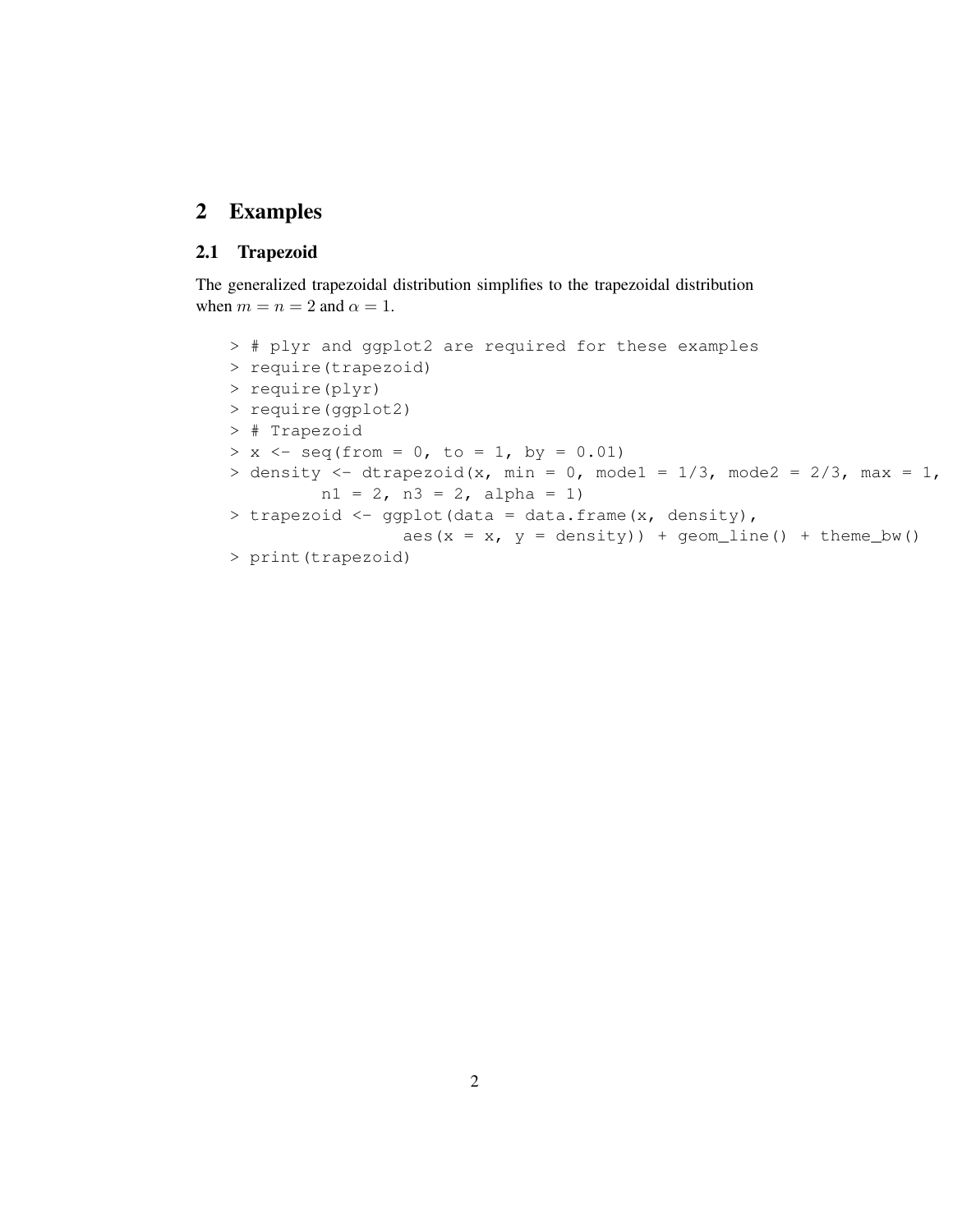

Figure 1: A trapezoidal distribution.

### 2.2 Triangle

The trapezoidal distribution further simplifies to the triangular distribution when  $b = c$ .

```
> # Triangle
> x \leftarrow \text{seq}(\text{from} = 0, \text{ to } = 1, \text{ by } = 0.01)> density <- dtrapezoid(x, min = 0, mode1 = 1/2, mode2 = 1/2, max = 1,
          nl = 2, n3 = 2, alpha = 1)
> triangle <- ggplot(data = data.frame(x, density),
                                      aes(x = x, y = density)) + geom_line()
> print(triangle)
```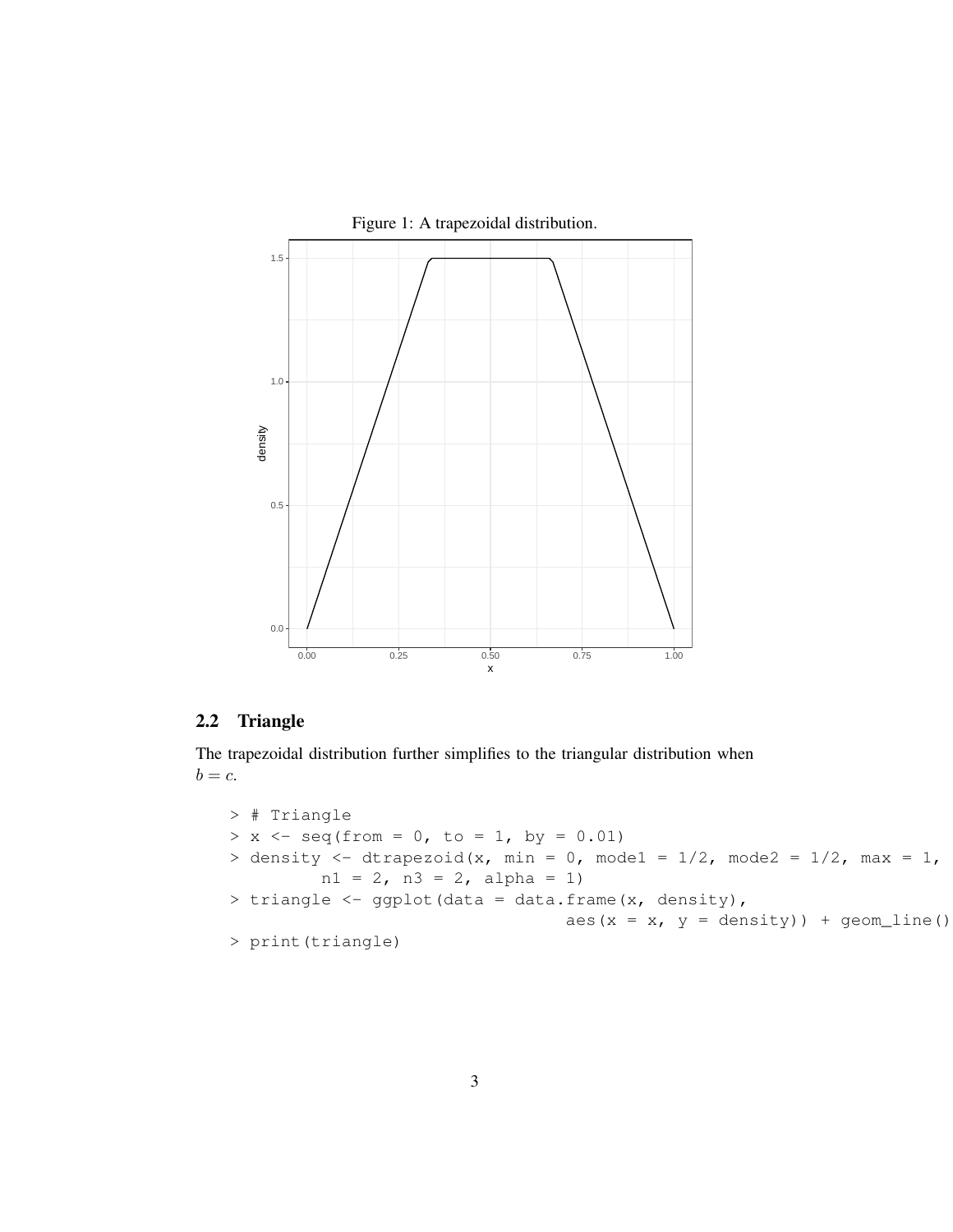

Figure 2: A triangular distribution.

#### 2.3 Generalized trapezoidal distribution

Parameters  $m, n$ , and  $\alpha$  control the growth rate, decay rate, and boundary ratio, respectively, of the distribution. In the trapezoid package, these parameters are controlled by the n1, n3, and alpha arguments. To demonstrate the effects of these three parameters, van Dorp and Kotz[\[2\]](#page-5-0) generated eight distributions with varying parameter values. The distributions are approximately re-generated here.

```
> # Generalized trapezoidal distributions
> x < - seq(from = 0, to = 1, by = 0.01)
> # Create a lists of arguments, varying n1, n3, and alpha
> arguments <- list()
> arguments [['A'] ] \le - \text{list}(x = x, n1 = 2, n3 = 2, \text{alpha} = 0.8)> arguments[['B']] <- list(x = x, n1 = 1.5, n3 = 1.5, alpha = 1)
> arguments[['C']] <- list(x = x, n1 = 2.5, n3 = 2.5, alpha = 1.5)
> arguments[['D']] <- list(x = x, n1 = 1.5, n3 = 2.5, alpha = 0.5)
```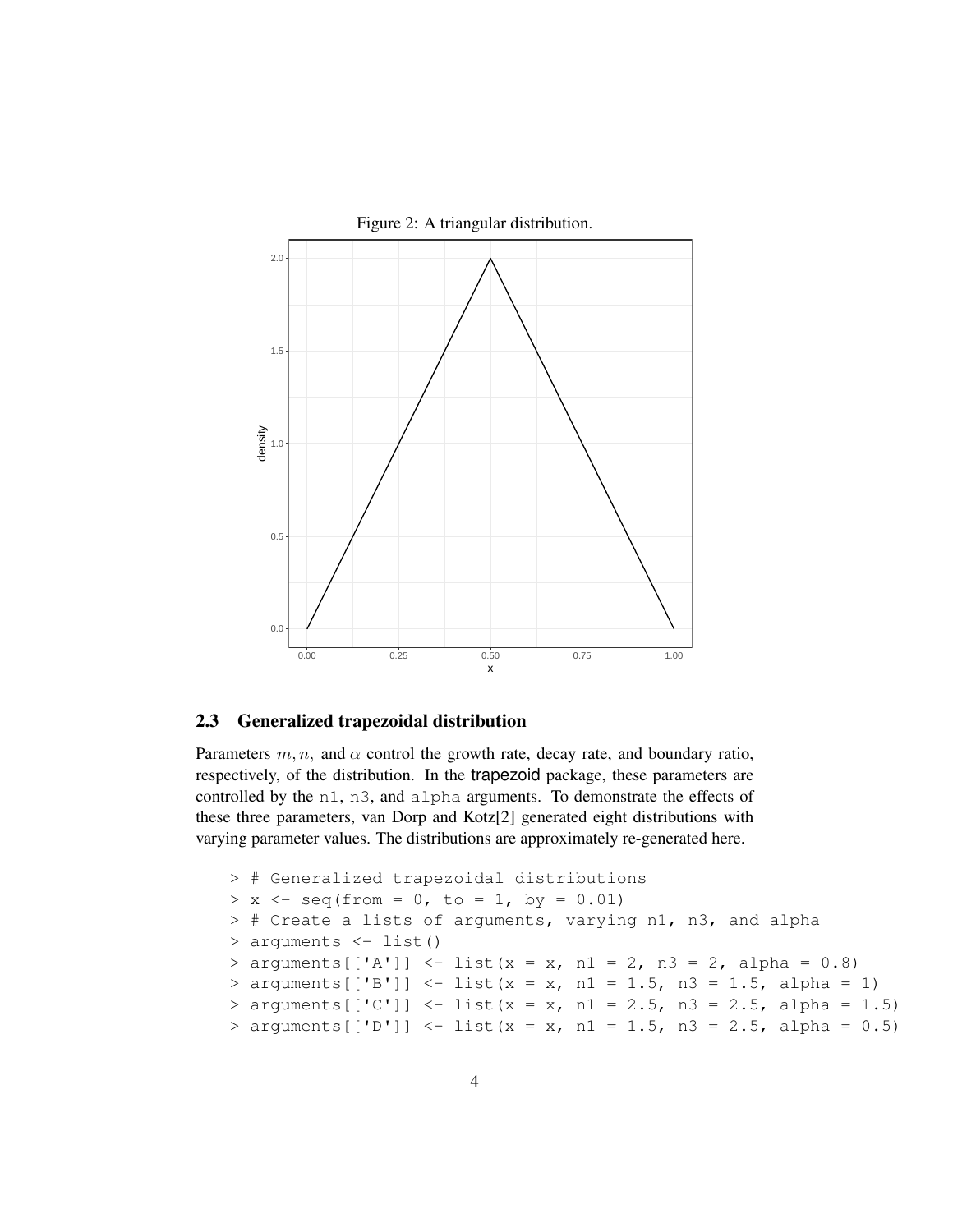```
> arguments [['E'] ] \le - \text{list}(x = x, n1 = 2.5, n3 = 1.5, alpha = 1)> arguments[['F']] <- list(x = x, n1 = 0.5, n3 = 0.5, alpha = 1.5)
> arguments[['G']] <- list(x = x, n1 = 1.5, n3 = 0.5, alpha = 0.5)
> arguments[['H']] <- list(x = x, n1 = 2.5, n3 = 0.5, alpha = 1)
> arguments[['I']] <- list(x = x, n1 = 0.5, n3 = 1.5, alpha = 1.5)
> arguments[['J']] <- list(x = x, n1 = 0.5, n3 = 2.5, alpha = 0.5)
> # Calculate the distributions
> plot.data <- ldply(arguments, function(z)
 {
   x \leftarrow z$x
   density \le - dtrapezoid(x = z\frac{5}{x}, min = 0, mode1 = 0.2, mode2 = 0.8,
     max = 1, nl = z$nl, n3 = z$n3, alpha = z$alpha)
   args \leq paste("n1 = ", z$n1, ", n3 = ", z$n3, ", alpha = ", z$alpha,
     sep="", collapse="")
   out <- data.frame(x, density, args)
})
> # Create labels for later use in displaying the arguments on the plots
> plot.data$label <- paste(plot.data$.id, ": ", plot.data$args, sep="")
> # Create plots
> generalizedTrapezoids <- ggplot(data = plot.data, aes(x = x, y = dens
   geom line() + theme bw() +facet_wrap(\text{label}, ncol = 2, scales = "free_y")
> print(generalizedTrapezoids)
```